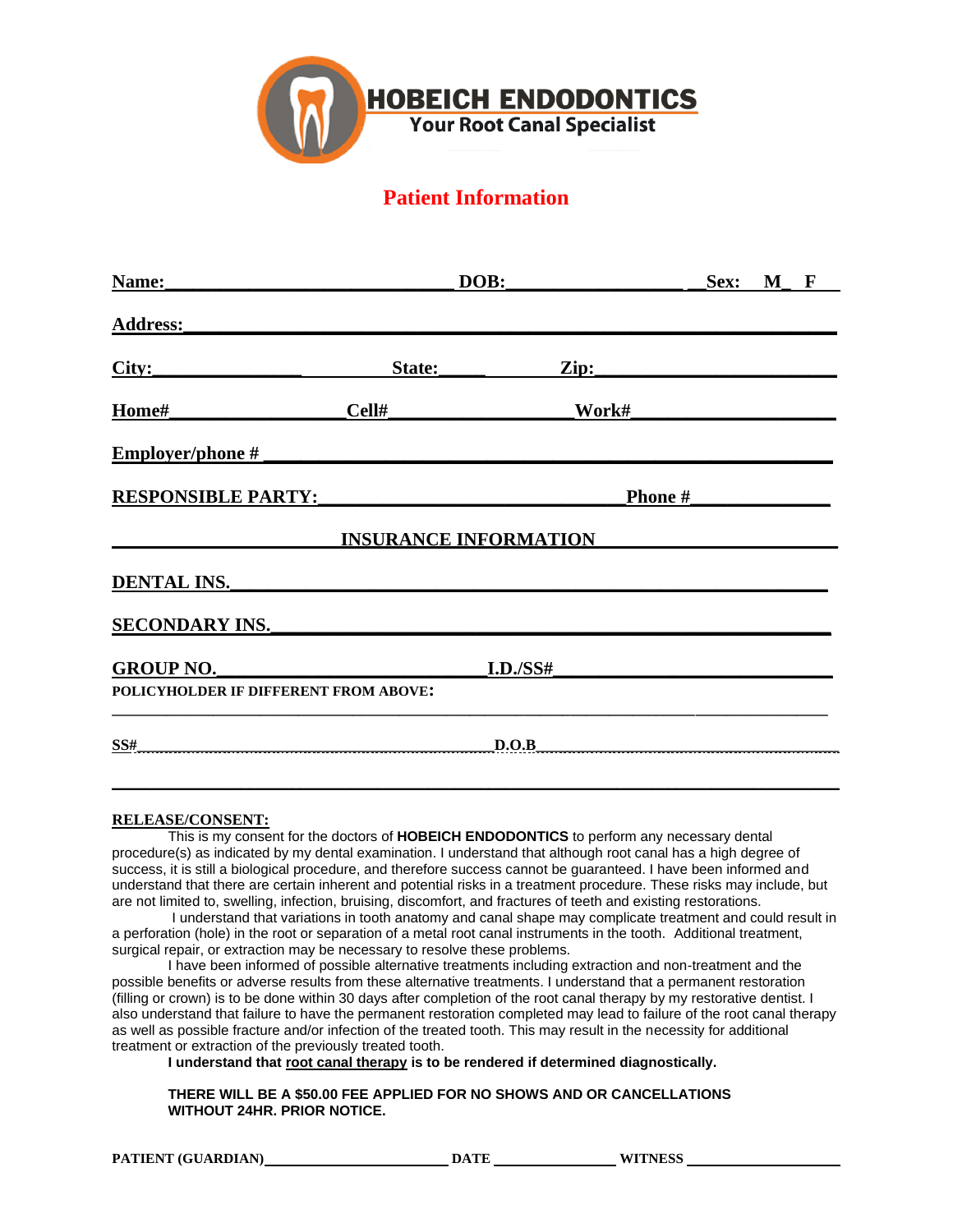

*Please provide the following information and answer the questions below. Please note: information you provide here is protected as confidential information. For the following questions, please mark Yes or No. Please note you may be asked additional questions concerning your health.*

| Are you currently under the care of a physician?                                                                      | $\Box$ Yes $\Box$ No |
|-----------------------------------------------------------------------------------------------------------------------|----------------------|
| Name of Physician:<br>Phone #:                                                                                        |                      |
| Are you currently in good health?                                                                                     | $\Box$ Yes $\Box$ No |
| In the last year, have there been any changes in your general health?                                                 | $\neg$ Yes $\neg$ No |
|                                                                                                                       |                      |
| If so, what is the condition are being treated for?                                                                   |                      |
| Have you had any serious illness or hospitalizations in the last 5 years?<br>If yes, what was the illness or problem: | $\neg$ Yes $\neg$ No |
| Are you currently taking or have your recently taken any prescription                                                 | $\neg Yes \sqcap No$ |

or over the counter medicine(s)?

If so, please list all, including vitamins, natural or herbal and/or diet supplements:

 $\overline{\phantom{a}}$  , and the contribution of the contribution of the contribution of the contribution of the contribution of the contribution of the contribution of the contribution of the contribution of the contribution of the  $\overline{\phantom{a}}$  , and the contribution of the contribution of the contribution of the contribution of the contribution of the contribution of the contribution of the contribution of the contribution of the contribution of the

\_\_\_\_\_\_\_\_\_\_\_\_\_\_\_\_\_\_\_\_\_\_\_\_\_\_\_\_\_\_\_\_\_\_\_\_\_\_\_\_\_\_\_\_\_\_\_\_\_\_\_\_\_

| Allergies: if YES please specify type of reaction. |  |                      |  |
|----------------------------------------------------|--|----------------------|--|
| Local anesthetics:                                 |  | $\Box$ Yes $\Box$ No |  |
| Aspirin/NSAIDs:                                    |  | $\Box$ Yes $\Box$ No |  |
| Penicillin or other antibiotics:                   |  | $\neg$ Yes $\neg$ No |  |
| Barbiturates, sedatives, or sleeping pills:        |  | $\Box$ Yes $\Box$ No |  |
| Sulfa Drugs:                                       |  | $\Box$ Yes $\Box$ No |  |
| Codeine/Narcotics:                                 |  | $\Box$ Yes $\Box$ No |  |
| Metals:                                            |  | $\Box$ Yes $\Box$ No |  |
| Latex:                                             |  | $\neg$ Yes $\neg$ No |  |
| Seasonal Allergies:                                |  | $\Box$ Yes $\Box$ No |  |
| Animals:                                           |  | $\Box$ Yes $\Box$ No |  |
| Food:                                              |  | $\Box$ Yes $\Box$ No |  |
| Other:                                             |  | $\Box$ Yes $\Box$ No |  |

# **Please mark (X) your response to indicate if you have or have not had any of the following disease or problems**

| Heart murmur            | $\Box$ Yes $\Box$ No | Sinus trouble              | $\Box$ Yes $\Box$ No |
|-------------------------|----------------------|----------------------------|----------------------|
| Mitral valve prolapse   | $\neg$ Yes $\neg$ No | <b>Tuberculosis</b>        | $\Box$ Yes $\Box$ No |
| Artificial heart valves | $\Box$ Yes $\Box$ No | Cancer/chemo/rad treatment | $\Box$ Yes $\Box$ No |
| Rheumatic fever         | $\Box$ Yes $\Box$ No | Chest pain upon exertion   | $\Box$ Yes $\Box$ No |
| Cardiovascular disease  | $\Box$ Yes $\Box$ No | Chronic pain               | $\Box$ Yes $\Box$ No |
| Angina                  | $\Box$ Yes $\Box$ No | Diabetes type 1 or 2 (A1C) | $\Box$ Yes $\Box$ No |
| Arteriosclerosis        | $\Box$ Yes $\Box$ No | Eating disorder            | $\Box$ Yes $\Box$ No |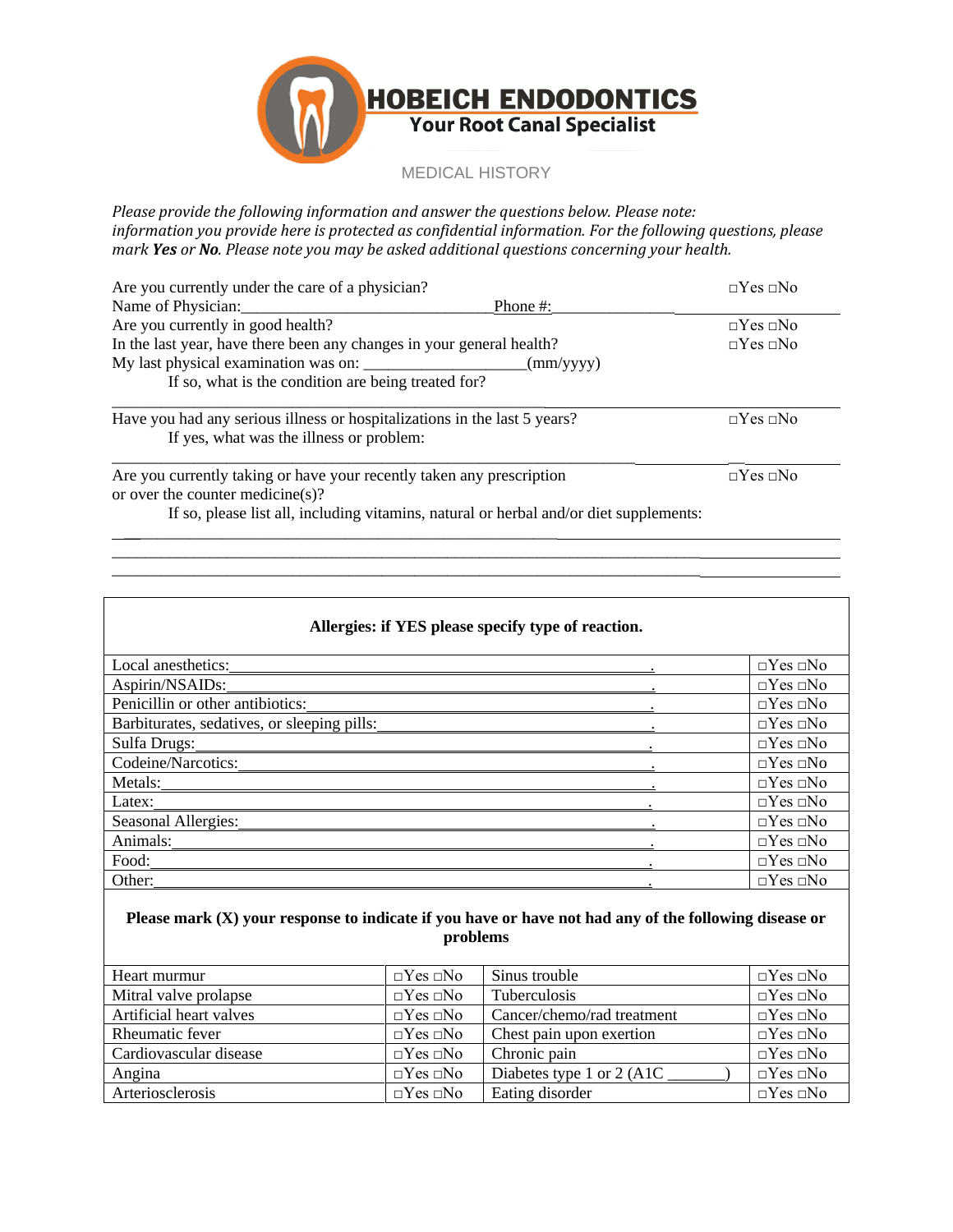

# **HOBEICH ENDODONTICS**<br>Your Root Canal Specialist

| Congestive heart failure                                                                 | $\Box Yes \Box No$                                      | Malnutrition                     | $\Box Yes \Box No$   |
|------------------------------------------------------------------------------------------|---------------------------------------------------------|----------------------------------|----------------------|
| Coronary artery disease                                                                  | $\Box Yes \Box No$<br>Gastrointestinal disease (reflux) |                                  | $\Box Yes \Box No$   |
| Damaged heart valves                                                                     | $\overline{\Box}$ Yes $\Box$ No                         | Heartburn                        | $\Box Yes \Box No$   |
| Heart attack                                                                             | $\Box Yes \Box No$                                      | <b>Ulcers</b>                    | $\Box Yes \Box No$   |
| Low blood pressure                                                                       | $\Box Yes \Box No$                                      | Thyroid problems                 | $\Box$ Yes $\Box$ No |
| High blood pressure                                                                      | $\Box Yes \Box No$                                      | <b>Stroke</b>                    | $\Box$ Yes $\Box$ No |
| Congenital heart defects                                                                 | $\Box Yes \Box No$                                      | Glaucoma                         | $\Box Yes \Box No$   |
| Pacemaker                                                                                | $\Box Yes \Box No$                                      | Hepatitis/jaundice/liver disease | $\Box Yes \Box No$   |
| Rheumatic heart disease                                                                  | $\Box Yes \Box No$                                      | Epilepsy                         | $\Box Yes \Box No$   |
| Abnormal bleeding                                                                        | $\Box Yes \Box No$                                      | Seizures or fainting spells      | $\Box Yes \Box No$   |
| Anemia                                                                                   | $\Box Yes \Box No$                                      | Sleep disorders                  | $\Box Yes \Box No$   |
| <b>Blood transfusion (Date:</b>                                                          | $\Box Yes \Box No$                                      | Kidney Problems                  | $\Box Yes \Box No$   |
| Hemophilia                                                                               | $\Box Yes \Box No$                                      | Night sweats                     | $\Box Yes \Box No$   |
| Arthritis                                                                                | $\Box Yes \Box No$                                      | Osteoporosis                     | $\Box Yes \Box No$   |
| Autoimmune disease                                                                       | $\Box Yes\ \Box No$                                     | Persistent swollen neck glands   | $\Box Yes \Box No$   |
| Rheumatoid arthritis                                                                     | $\Box Yes \Box No$                                      | Severe headaches/migraines       | $\Box Yes \Box No$   |
| Systemic lupus erythematosus                                                             | $\Box Yes \Box No$                                      | Severe of rapid weight loss      | $\Box Yes\ \Box No$  |
| Asthma                                                                                   | $\Box Yes\ \Box No$                                     | Sexually transmitted disease     | $\Box Yes \Box No$   |
| <b>Bronchitis</b>                                                                        | $\Box Yes \Box No$                                      | Excessive urination              | $\Box$ Yes $\Box$ No |
| Emphysema                                                                                | $\Box Yes \Box No$                                      | Do you wear contact lenses       | $\Box Yes \Box No$   |
| Neurological disorders (If yes, specify:                                                 |                                                         |                                  | $\Box Yes \Box No$   |
| Mental health disorders (If yes, specify:                                                |                                                         |                                  | $\Box Yes \Box No$   |
| Recurrent infections<br>(If yes, specify:                                                |                                                         |                                  | $\Box Yes \Box No$   |
| Viral load:<br>AIDS or HIV infection (If yes, CD4:                                       |                                                         |                                  | $\Box Yes \Box No$   |
| Are you taking, or have taken, and diet drugs such as Pondimin (fenfluramine), Redux     |                                                         |                                  | $\Box$ Yes $\Box$ No |
| (dexphenfluramine) or phen-fen?                                                          |                                                         |                                  |                      |
| Are you taking or scheduled to take the medications alendronate (Fosamax) or risedronate |                                                         |                                  | $\Box Yes \Box No$   |
| (Actonel) for osteoporosis or Paget's disease?                                           |                                                         |                                  |                      |
| Since 2001, were you treated or are you presently scheduled to begin treatment with the  |                                                         |                                  | $\Box$ Yes $\Box$ No |
| intravenous bisphosphonates (Aredia of Zometa) for bone pain, hypercalcemia or skeletal  |                                                         |                                  |                      |
| complications resulting from Paget's disease, multiple myeloma or metastatic cancer?     |                                                         |                                  |                      |
| If yes when did treatment begin:                                                         |                                                         |                                  |                      |
| Do you use controlled substances (drugs)? (If yes, specify:                              |                                                         |                                  | $\Box Yes \Box No$   |
| Do you use Tobacco (smoking, snuff, chew, bidis)? (If yes, specify:                      |                                                         |                                  | $\Box Yes \Box No$   |
| Do you drink alcoholic beverages?                                                        |                                                         |                                  | $\Box$ Yes $\Box$ No |
| If yes, how much in the last 24 hours?<br>. How much in a week?                          |                                                         |                                  |                      |
| Join Replacement: Have you had an orthopedic total joint (hip, knee, elbow, finger)      |                                                         |                                  | $\Box Yes\ \Box No$  |
| replacement? Date:<br>Any complications:                                                 |                                                         |                                  |                      |
| <b>Women Only:</b>                                                                       |                                                         |                                  | $\Box Yes \Box No$   |
| Pregnant? (If yes, number of weeks:                                                      |                                                         |                                  |                      |
| Taking birth control pills or hormonal replacement?                                      |                                                         |                                  | $\Box Yes \Box No$   |
| Nursing?                                                                                 |                                                         |                                  | $\Box Yes\ \Box No$  |

If there are others, please describe:\_\_\_\_\_\_\_\_\_\_\_\_\_\_\_\_\_\_\_\_\_\_\_\_\_\_\_\_\_\_\_\_\_\_\_\_\_\_\_\_\_\_\_

Have you ever had problems with previous dental treatment?  $\square$   $\square$   $\square$   $\square$   $\square$   $\square$   $\square$ If yes, please describe: $\frac{1}{2}$ 

\_\_\_\_\_\_\_\_\_\_\_\_\_\_\_\_\_\_\_\_\_\_\_\_\_\_\_\_\_\_\_\_\_\_\_\_\_\_\_\_\_\_\_\_\_\_\_\_\_\_\_\_\_\_\_\_\_\_\_\_\_\_\_\_\_\_\_\_\_\_\_ \_\_\_\_\_\_\_\_\_\_\_\_\_\_\_\_\_\_\_\_\_\_\_\_\_\_\_\_\_\_\_\_\_\_\_\_\_\_\_\_\_\_\_\_\_\_\_\_\_\_\_\_\_\_\_\_\_\_\_\_\_\_\_\_\_\_\_\_\_\_\_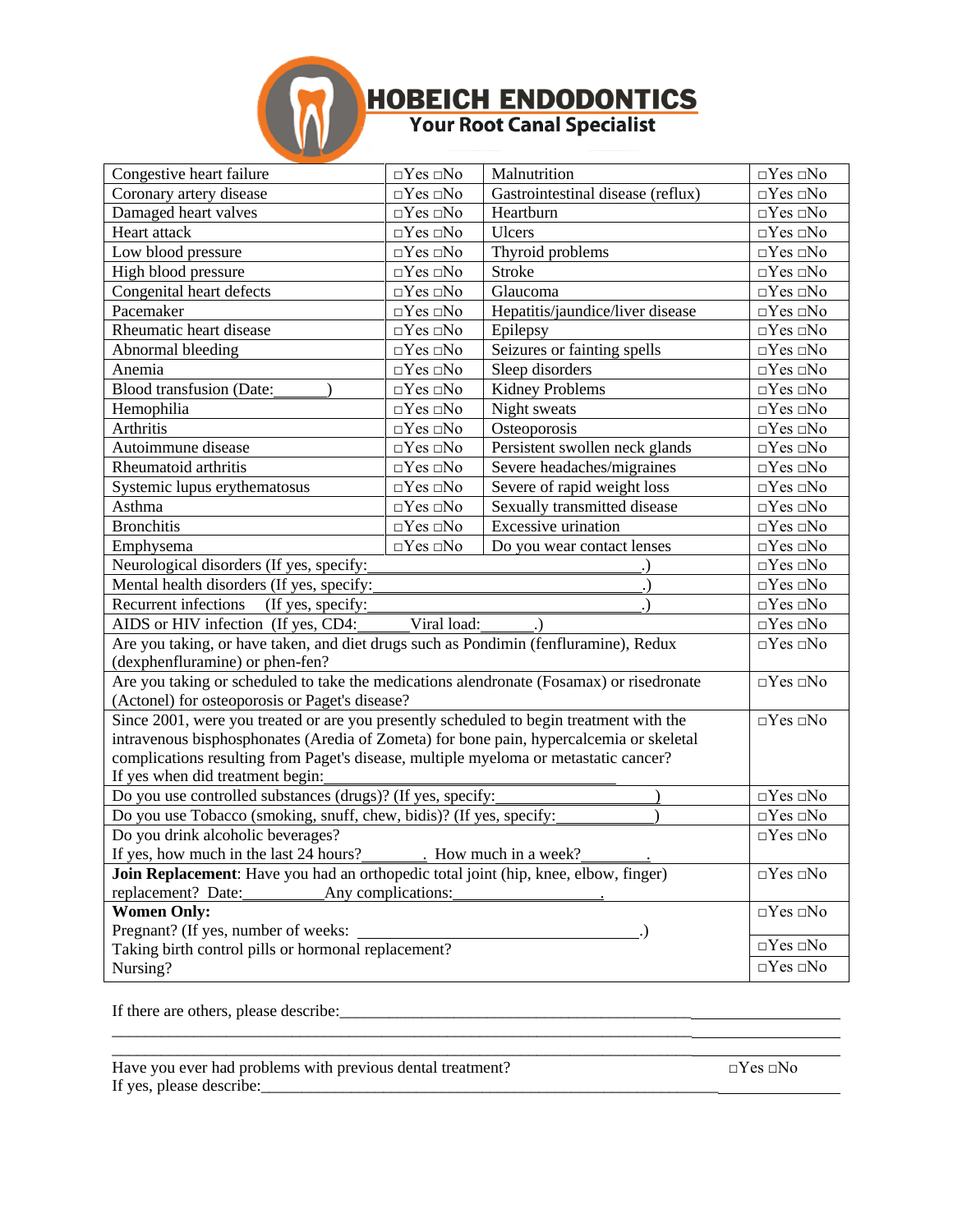

### **HIPAA ACKNOWLEDEMENT**

#### **OUR LEGAL DUTY**

We are required by applicable federal and state law to maintain the privacy of your health information. We are also required to give you this Notice about our privacy practices, our legal duties, and your rights concerning your health information. We must follow the privacy practices that are described in this Notice while it is in effect. This Notice takes effect 4/20/2011 and will remain in effect until we replace it. We reserve the right to change our privacy practices and the terms of this Notice at any time, provided such changes are permitted by applicable law. We reserve the right to make the changes in our privacy practices and the new terms of our Notice effective for all health information that we maintain, including health information we created or received before we made the changes. Before we make a significant change in our privacy practices, we will change this Notice and make the new Notice available upon request. You may request a copy of our Notice at any time.

#### **USES AND DISCLOSURES OF HEALTH INFORMATION**

**Treatment:** We may use or disclose your health information to a physician or other healthcare provider providing treatment to you. All emails containing treatment information are sent via non-encrypted email, if you choose not to have your information sent via non-encrypted email please notify the staff so the information can be sent using an alternative method.

**Payment**: We may use and disclose your health information to obtain payment for services we provide to you.

**Your Authorization**: In addition to our use of your health information for treatment, payment, or healthcare operations, you may give us written authorization to use your health information or to disclose it to anyone for any purpose. If you give us an authorization, you may revoke it in writing at any time. Your revocation will not affect any use or disclosure permitted by your authorization while it was in effect, unless you give us a written authorization, we cannot use or disclose your health information for any reason except those described in this notice.

**To Your Family and Friends**: Per your request, we may disclose your health information to a family member, friend, or other person to the extent necessary to help with your healthcare or with payment for your healthcare, but only if you agree that we may do so.

**Marketing Health-Related Services:** We will not use your health information for marketing communications without your written authorization.

**Required by Law**: We may use or disclose your health information when we are required to do so by law. Abuse or Neglect: We may disclose your health information to appropriate authorities if we reasonably believe that you are a possible victim of abuse, neglect, or domestic violence or the possible victim of other crimes. We may disclose your health information to the extent necessary to avert a serious threat to your health or safety or the health or safety of others. National Security: We may disclose to military authorities the health information of Armed Forces personnel under certain circumstances. We may disclose to authorized federal official's health information required for lawful intelligence, counterintelligence, and other national security activities. We may disclose to correctional institution or law enforcement official having lawful custody of protected health information of inmate or patient under certain circumstances.

**Appointment Reminders**: We may use or disclose your health information to you with appointment reminders (such as phone call, emails, voicemail messages, postcards, or letters).

### **PATIENT RIGHTS**

**Access:** You have the right to look at or get copies of your health information, with limited exceptions. You may request that we provide copies in a format other than photocopies. We will use the format you request unless we cannot practicably do so. (You must make a request in writing to obtain access to your health information). You may obtain a form to request access by using the contact information listed at the end of this Notice. We will charge you a reasonable cost-based fee for expenses such as copies and staff time. You may also request access by sending us a letter to the address at the end of this Notice. If you request an alternative format, we will charge a cost –based fee for providing your health information in that format. If you prefer, we will prepare a summary or an explanation of your health information for a fee. Contact us using the information listed at the end of this Notice for a full explanation of our fee structure.